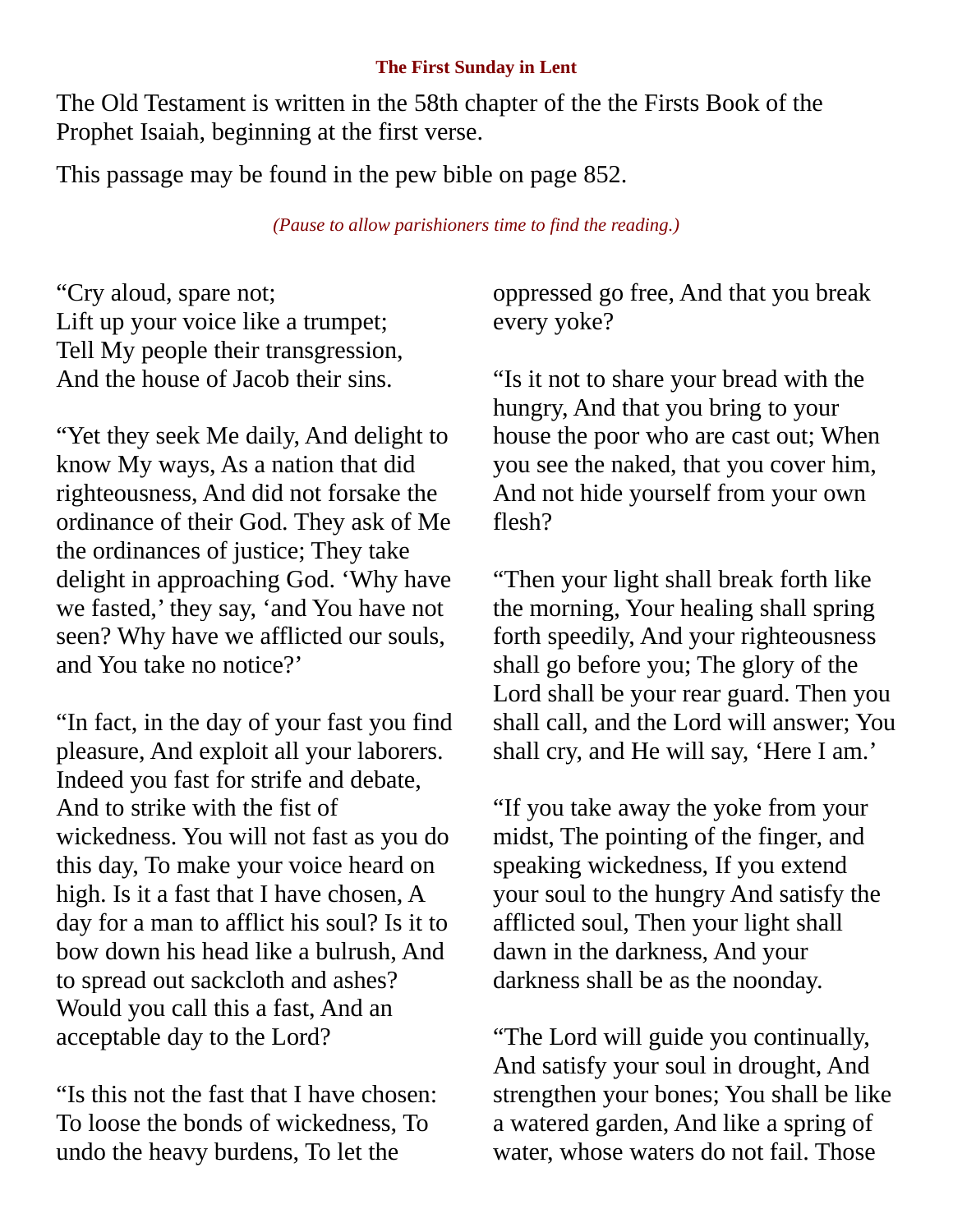from among you Shall build the old waste places; You shall raise up the foundations of many generations; And you shall be called the Repairer of the Breach, The Restorer of Streets to Dwell In.

"If you turn away your foot from the Sabbath, From doing your pleasure on My holy day, And call the Sabbath a delight, The holy day of the Lord

honorable, And shall honor Him, not doing your own ways, Nor finding your own pleasure, Nor speaking your own words,

"Then you shall delight yourself in the Lord; And I will cause you to ride on the high hills of the earth, And feed you with the heritage of Jacob your father. The mouth of the Lord has spoken."

*(Pause for a count of 5)* This is the word of the Lord.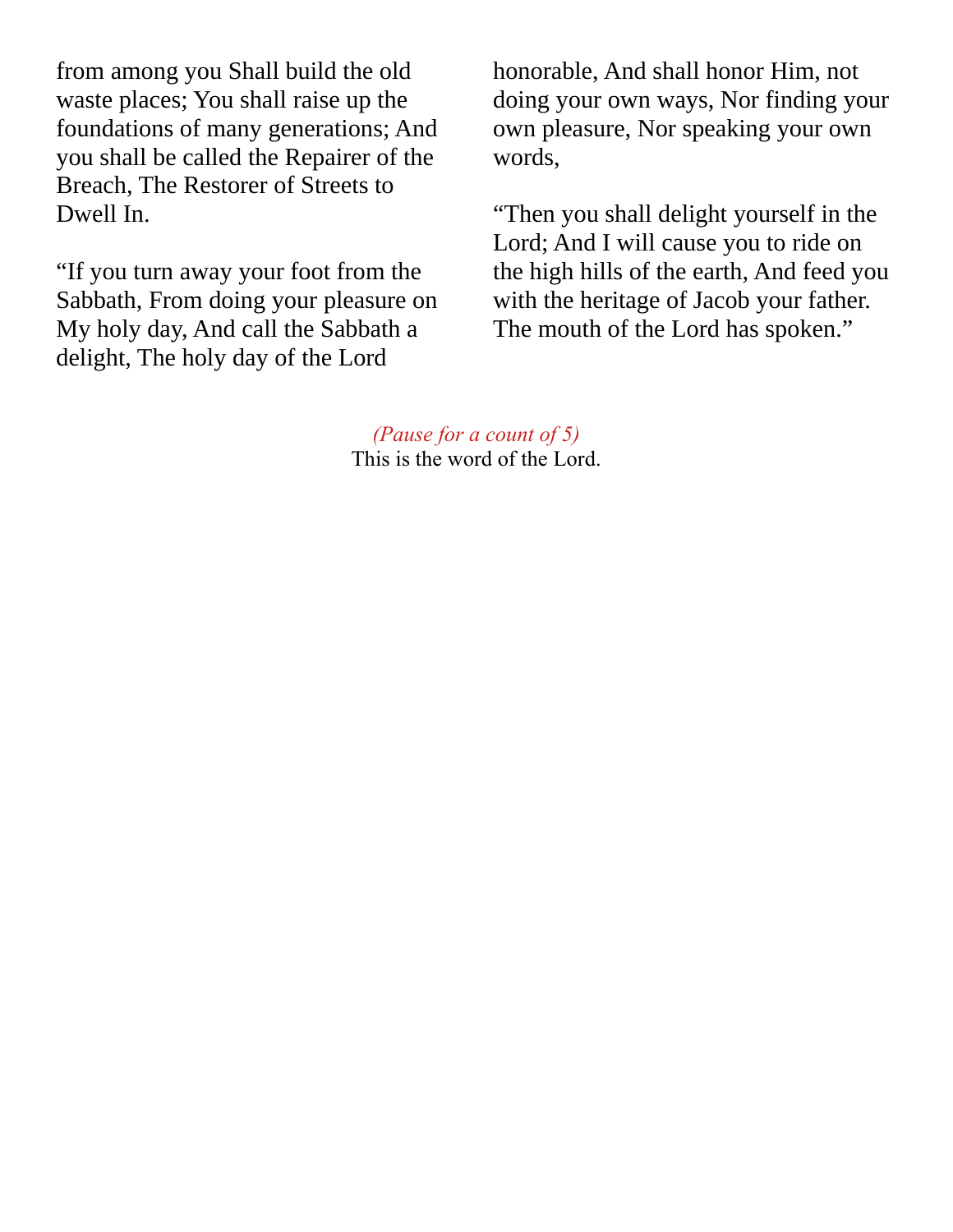## **Psalm 50**

1 THE Lord, even the Most Mighty God, hath spoken, \* and called the world, from the rising up of the sun unto the going down thereof.

2 Out of Sion hath God appeared \* in perfect beauty.

3 Our God shall come, and shall not keep silence; \* there shall go before him a consuming fire, and a mighty tempest shall be stirred up round about him.

4 He shall call the heaven from above, \* and the earth, that he may judge his people.

5 Gather my saints together unto me; \* those that have made a covenant with me with sacrifice.

6 And the heavens shall declare his righteousness; \* for God is Judge himself.

7 Hear, O my people, and I will speak; \* I myself will testify against thee, O Israel; for I am God, even thy God.

8 I will not reprove thee because of thy sacrifices; \* as for thy burntofferings, they are alway before me.

9 I will take no bullock out of thine house, \* nor he-goats out of thy folds.

10 For all the beasts of the forest are mine, \* and so are the cattle upon a thousand hills.

11 I know all the fowls upon the mountains, \* and the wild beasts of the field are in my sight.

12 If I be hungry, I will not tell thee; \* for the whole world is mine, and all that is therein.

13 Thinkest thou that I will eat bulls' flesh, \* and drink the blood of goats?

14 Offer unto God thanksgiving, \* and pay thy vows unto the Most Highest.

15 And call upon me in the time of trouble; \* so will I hear thee, and thou shalt praise me.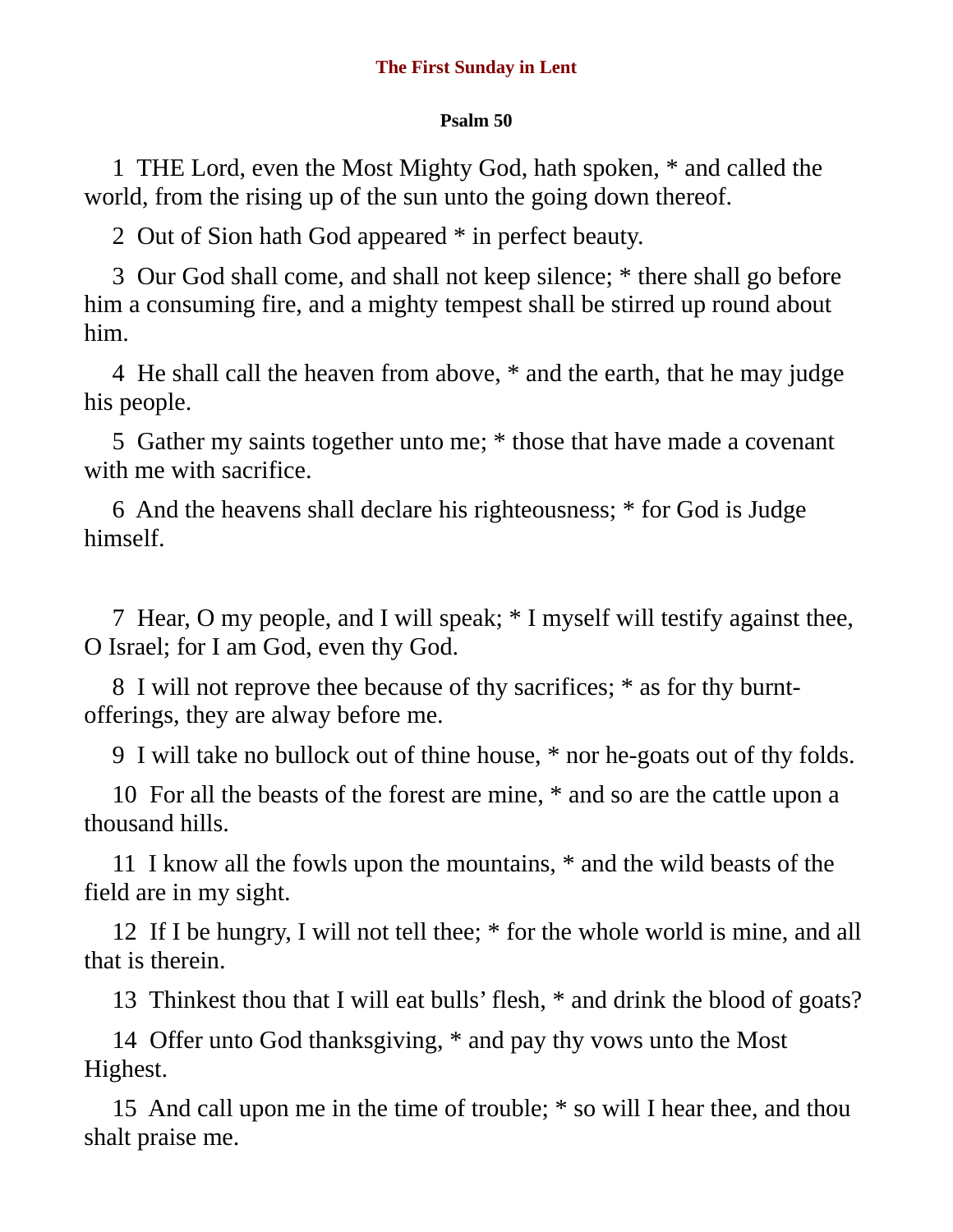16 But unto the ungodly saith God, \* Why dost thou preach my laws, and takest my covenant in thy mouth;

17 Whereas thou hatest to be reformed, \* and hast cast my words behind thee?

18 When thou sawest a thief, thou consentedst unto him; \* and hast been partaker with the adulterers.

19 Thou hast let thy mouth speak wickedness, \* and with thy tongue thou hast set forth deceit.

20 Thou sattest and spakest against thy brother; \* yea, and hast slandered thine own mother's son.

21 These things hast thou done, and I held my tongue, and thou thoughtest wickedly, that I am even such a one as thyself; \* but I will reprove thee, and set before thee the things that thou hast done.

22 O consider this, ye that forget God, \* lest I pluck you away, and there be none to deliver you.

23 Whoso offereth me thanks and praise, he honoureth me; \* and to him that ordereth his way aright, will I show the salvation of God.

*Glory be…*